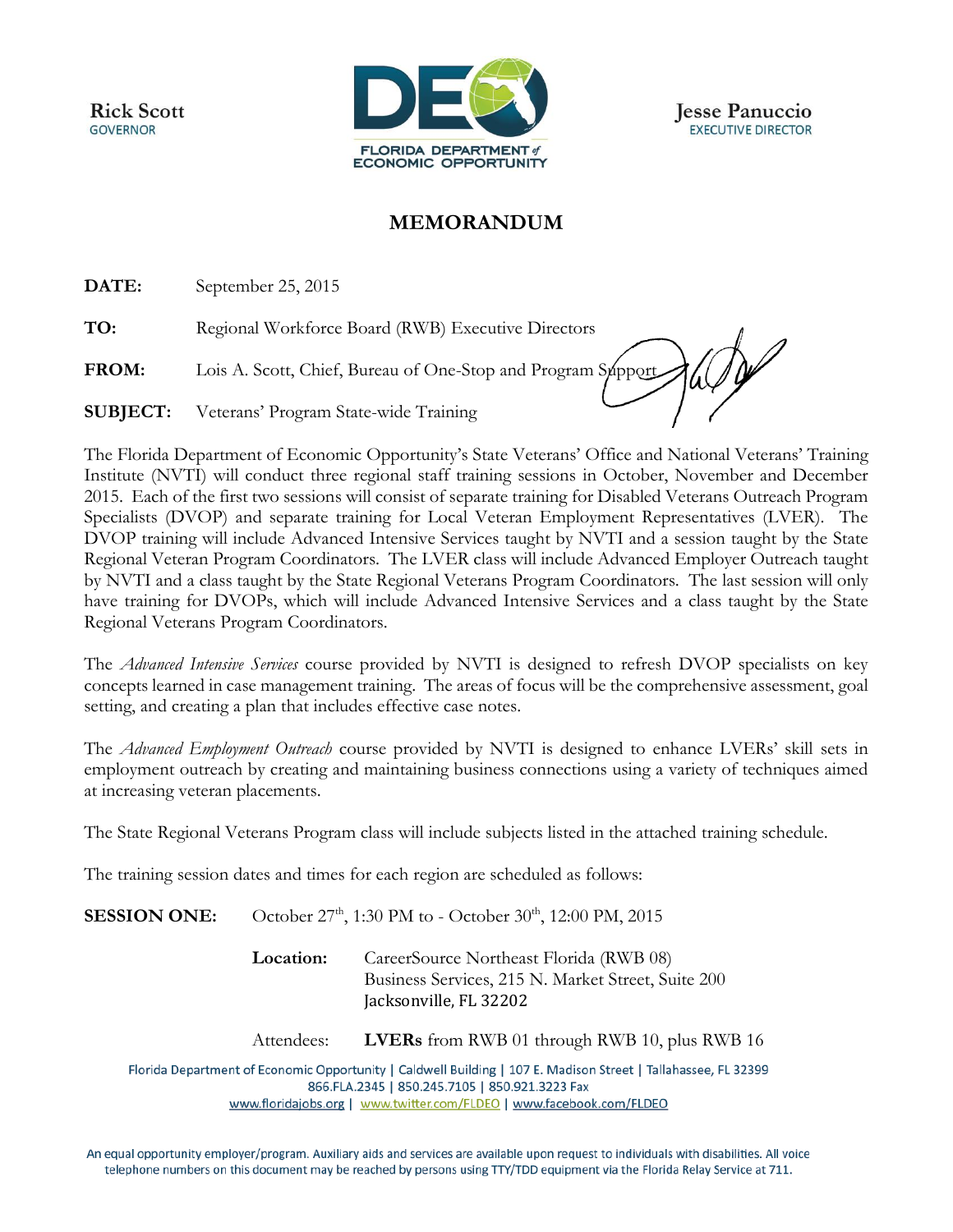**DVOPs** from RWB 01 through RWB 09

**State Staff/Instructors**: ASVPC RiveraAcosta, RVPC's Beckham, Anderson and O'Malley

**SESSION TWO:** November 17<sup>th</sup>, 1:30 PM - November 20<sup>th</sup>, 12:00 PM, 2015

- **Location:** CareerSource Tampa Bay (RWB 15) 9215 N. Florida Ave. Suite 101 Tampa, FL 33612
- Attendees: **LVERs** from RWB 11 through RWB 15 and RWB 18 through 24 **DVOPs** from RWB 09 through RWB 15, not including RWB 13

**State Staff/Instructors:** SVPC Forehand, ASVPC RiveraAcosta, RVPC's Beckham, Anderson and O'Malley

**SESSION THREE:** December  $15<sup>th</sup>$ ,  $1:30$  PM to – December  $18<sup>th</sup>$ ,  $12:00$  PM,  $2015$ 

| Location:  | CareerSource, Palm Beach County (RWB 21)<br>3400 Belvedere Road<br>West Palm Beach, FL 33406, 561-340, 1060, Ext 2364 |
|------------|-----------------------------------------------------------------------------------------------------------------------|
| Attendees: | <b>DVOPs</b> from RWB 13 and RWB 16 through RWB 24<br><b>LVERs:</b> No LVERs will attend this session.                |

**State Staff/Instructors**: SVPC Forehand, ASVPC RiveraAcosta, RVPC's Beckham, Anderson and O'Malley

All DVOP and LVER specialists from the selected regions should plan to attend the applicable training session(s). Regional Workforce Board (RWB) Executive Directors, Career Center Managers, staff supervising veterans' staff, Military Family Employment Advocacy staff and Disability Navigator staff are also encouraged to attend on a first come, first accepted basis.

Registration for this training can be accomplished online by completing the form located at: ["Veterans'](http://sitefinity.floridajobs.org/docs/default-source/office-of-workforce-services/vets-registration-form.pdf?sfvrsn=2)  [Program Training Registration Form](http://sitefinity.floridajobs.org/docs/default-source/office-of-workforce-services/vets-registration-form.pdf?sfvrsn=2)" or the attached Veterans' Program Training Registration Form and emailing the completed form to [WFSTraining@deo.myflorida.com.](mailto:WFSTraining@deo.myflorida.com)

The Department will reimburse regional boards for the travel costs of local DVOPs and LVERs. Local veteran staff should initially charge these expenses to the applicable local grant numbers (either DVP15 or LVR15). After all the travel expenses are paid by the RWB, each RWB will provide the final dollar amount, by grant program, to Carolyn Cain via e-mail a[t carolyn.cain@deo.myflorida.com.](mailto:carolyn.cain@deo.myflorida.com) The Department, then, will issue NFAs increasing each RWB's allocation to cover these expenditures. If needed, travel advances may be authorized by RWB's in accordance with state travel policies.